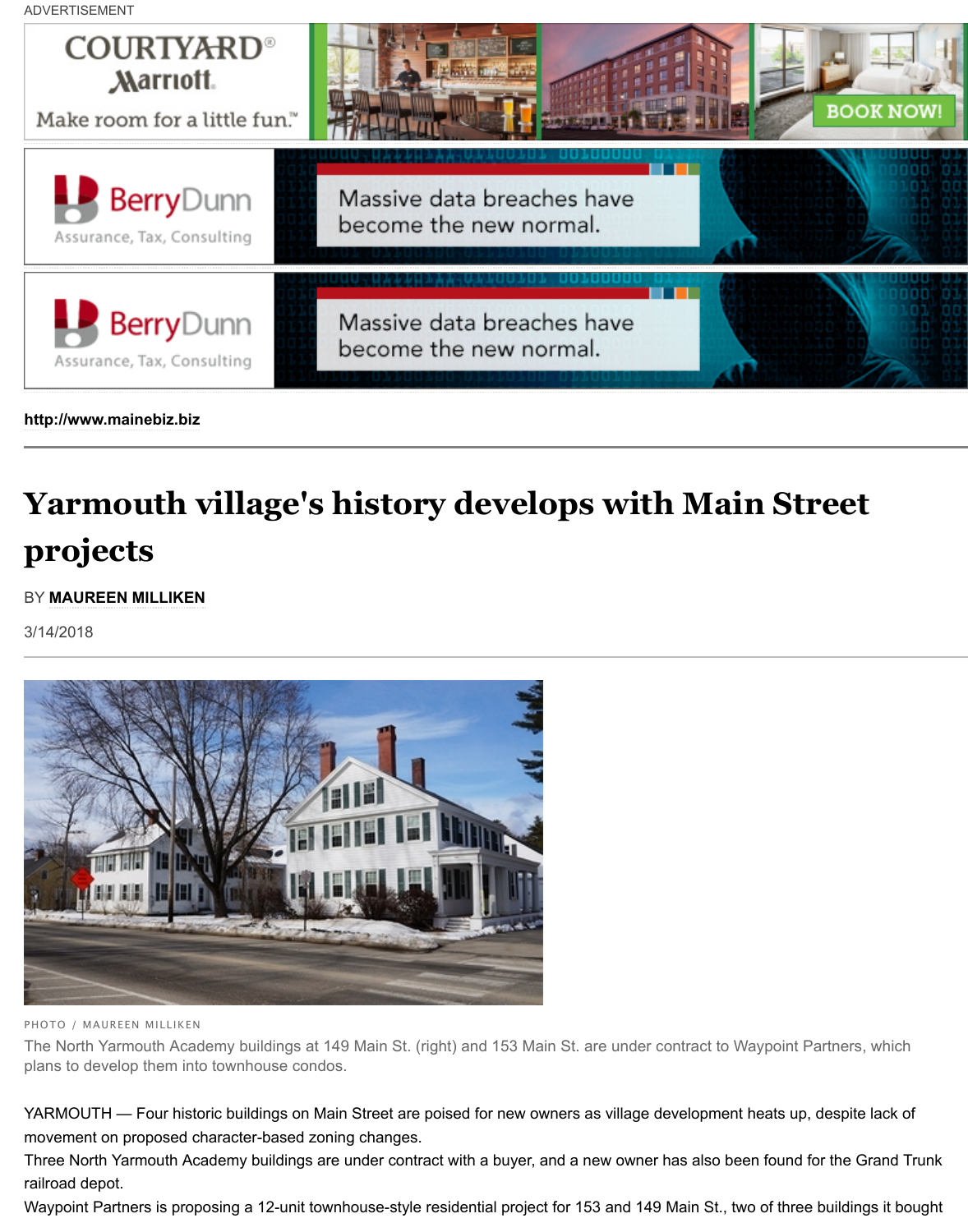The name won't be made public until details are in the Maine Preservation Sarah Hansen, real estate manager for the  $M$ which marketed the building through its Preserve and Sell Program. The building is owned by the Village Improv most recently used by a florist.

The buyer was chosen out of 14 proposals after a **March 6 submission deadline**.

Hansen said that Maine Preservation and the Village Improvement Society didn't have a particular use in mind for "The primary goal of the sale is finding a buyer who will preserve and rehabilitate the building while providing a s contributes to the economic vitality of Main Street," she said.

Waypoint Partners' path to renovating two Main Street buildings is more difficult.

The developer was scheduled to go before the Planning Board Wednesday night seeking a contract zone for the construction isn't allowed under current zoning, and the town has yet to pass zoning amendments that have bee past few years.

"We decided to proceed with a contract zone requ[est, as the timing for the CD4 tow](http://www.mainebiz.biz/article/20180227/NEWS01/180229951/on-the-market-unique-grand-trunk-depot-generates-major-interest)n zoning changes did not alig development," said Matt Wogan, of Waypoint, on Tuesday.

Matthew Cardente of Cardente Real Estate, broker for the North Yarmouth Academy buildings, said the develop discussion for a year and all sides expected the new zoning rules to go into effect last fall.

He said on Monday the plan, drawn to conform to those rules, is the best possible use for the two 177-year-old b Wogan has made an effort to work with the town's vision, Cardente said. "This is the best proposed project I've s real estate [work]," in terms of the developer's preparation before the first meeting with the planning board.

The proposed zoning changes would protect and enhance the historic character of the village, improve connectivity neighborhoods, and restore the streetscape, the plan says. It's wide-ranging, addressing issues like safety, acce efficiency, as well as aesthetics and historic preservation.

Cardente said the developer also took into account the safety of the 300 students, from kindergarten through 12 private school.

"You don't want a high-impact user," he said. He said offices generate an average of five cars per 1,000 square f projects have a lot less traffic.

During the 2016-17 school year, the school put together a master plan that assessed the 18 buildings on the 25needs, said Ben Jackson, head of school. With more than 30,000 square feet of space added over the last deca Weld building and 8,866-square foot Shepley building were no longer needed, he said.

The Shepley building, at 153 Main St., was originally a dormitory. It has been vacant for several years. Jackson s obsolete when Russell Hall, which houses the foreign language department, was renovated and the Mertz Scier 2008.

The Weld building, at 149 Main St., housed the school's admissions and communications departments, which have been relacted to Dole House.

The school is paying property tax on the buildings, since they aren't being used for school purposes.

According to town tax records, the 2017 town appraisal and assessment on 153 Main St. is \$600,700; 149 Main assessed at \$1 million.

The school bought the third building it sold, at 162 Main St., in August 2001. The 6,623-square foot building was to build the Metz Science Center.

Jackson said the building has never been used by the school, but has always been used as rental property.

Jackson said that North Yarmouth Academy wants the character and architecture of Main Street to be protected development on the property it is selling.

"It is important to the academy that we partner with a buyer who is going to preserve the historic integrity of the p confident we have identified a great partner in this project," he said. "The current proposal for these properties is